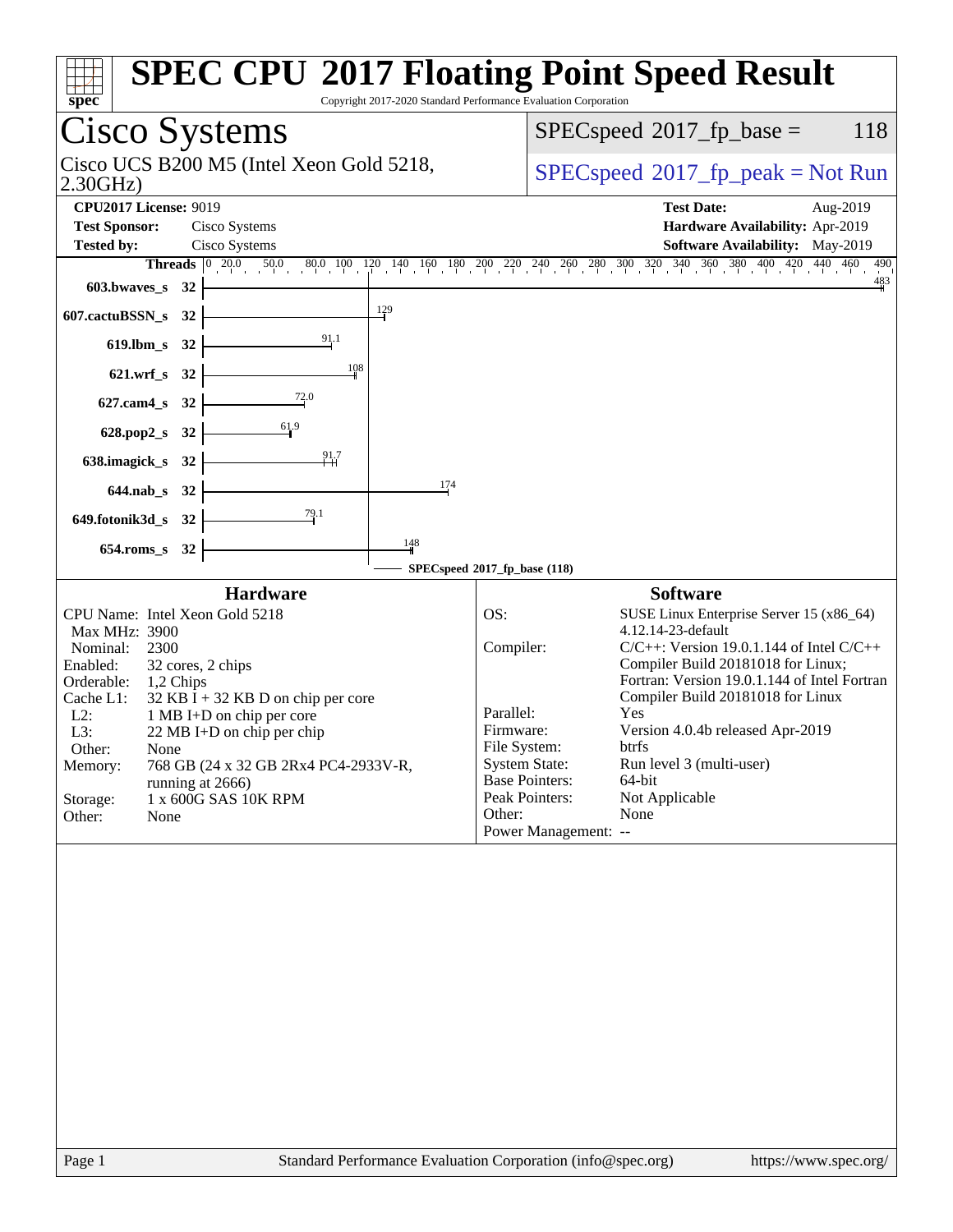

Copyright 2017-2020 Standard Performance Evaluation Corporation

# Cisco Systems

2.30GHz) Cisco UCS B200 M5 (Intel Xeon Gold 5218,  $SPECspeed^{\circ}2017\_fp\_peak = Not Run$  $SPECspeed^{\circ}2017\_fp\_peak = Not Run$ 

 $SPECspeed^{\circledcirc}2017_fp\_base = 118$  $SPECspeed^{\circledcirc}2017_fp\_base = 118$ 

**[CPU2017 License:](http://www.spec.org/auto/cpu2017/Docs/result-fields.html#CPU2017License)** 9019 **[Test Date:](http://www.spec.org/auto/cpu2017/Docs/result-fields.html#TestDate)** Aug-2019 **[Test Sponsor:](http://www.spec.org/auto/cpu2017/Docs/result-fields.html#TestSponsor)** Cisco Systems **[Hardware Availability:](http://www.spec.org/auto/cpu2017/Docs/result-fields.html#HardwareAvailability)** Apr-2019 **[Tested by:](http://www.spec.org/auto/cpu2017/Docs/result-fields.html#Testedby)** Cisco Systems **[Software Availability:](http://www.spec.org/auto/cpu2017/Docs/result-fields.html#SoftwareAvailability)** May-2019

### **[Results Table](http://www.spec.org/auto/cpu2017/Docs/result-fields.html#ResultsTable)**

|                             |                             |                |            | <b>Base</b>    |       |                |       | <b>Peak</b>    |                |              |                |              |                |              |
|-----------------------------|-----------------------------|----------------|------------|----------------|-------|----------------|-------|----------------|----------------|--------------|----------------|--------------|----------------|--------------|
| <b>Benchmark</b>            | <b>Threads</b>              | <b>Seconds</b> | Ratio      | <b>Seconds</b> | Ratio | <b>Seconds</b> | Ratio | <b>Threads</b> | <b>Seconds</b> | <b>Ratio</b> | <b>Seconds</b> | <b>Ratio</b> | <b>Seconds</b> | <b>Ratio</b> |
| $603.bwaves$ s              | 32                          | 122            | 483        | 122            | 484   | 123            | 481   |                |                |              |                |              |                |              |
| 607.cactuBSSN s             | 32                          | 129            | 129        | 130            | 128   | 129            | 129   |                |                |              |                |              |                |              |
| $619.1$ bm s                | 32                          | 57.4           | 91.3       | 57.5           | 91.1  | 57.5           | 91.0  |                |                |              |                |              |                |              |
| $621.wrf$ s                 | 32                          | <u>122</u>     | <u>108</u> | 122            | 109   | 123            | 108   |                |                |              |                |              |                |              |
| $627$ .cam $4 \text{ s}$    | 32                          | 123            | 71.8       | 123            | 72.0  | 123            | 72.1  |                |                |              |                |              |                |              |
| $628.pop2_s$                | 32                          | 190            | 62.5       | 193            | 61.4  | 192            | 61.9  |                |                |              |                |              |                |              |
| 638.imagick_s               | 32                          | 168            | 85.9       | 157            | 91.7  | 152            | 94.8  |                |                |              |                |              |                |              |
| $644$ .nab s                | 32                          | <u>100</u>     | <u>174</u> | 100            | 174   | 101            | 174   |                |                |              |                |              |                |              |
| 649.fotonik3d s             | 32                          | <b>115</b>     | 79.1       | 116            | 78.6  | 115            | 79.1  |                |                |              |                |              |                |              |
| $654$ .roms s               | 32                          | 106            | 149        | 106            | 148   | 107            | 147   |                |                |              |                |              |                |              |
|                             | $SPECspeed*2017_fp\_base =$ |                | 118        |                |       |                |       |                |                |              |                |              |                |              |
| $SPECspeed*2017_fp\_peak =$ |                             |                |            | <b>Not Run</b> |       |                |       |                |                |              |                |              |                |              |

Results appear in the [order in which they were run.](http://www.spec.org/auto/cpu2017/Docs/result-fields.html#RunOrder) Bold underlined text [indicates a median measurement](http://www.spec.org/auto/cpu2017/Docs/result-fields.html#Median).

#### **[Operating System Notes](http://www.spec.org/auto/cpu2017/Docs/result-fields.html#OperatingSystemNotes)**

Stack size set to unlimited using "ulimit -s unlimited"

### **[General Notes](http://www.spec.org/auto/cpu2017/Docs/result-fields.html#GeneralNotes)**

Environment variables set by runcpu before the start of the run: KMP\_AFFINITY = "granularity=fine,compact" LD\_LIBRARY\_PATH = "/home/cpu2017/lib/ia32:/home/cpu2017/lib/intel64" OMP\_STACKSIZE = "192M"

 Binaries compiled on a system with 1x Intel Core i9-7900X CPU + 32GB RAM memory using Redhat Enterprise Linux 7.5 Transparent Huge Pages enabled by default Prior to runcpu invocation Filesystem page cache synced and cleared with: sync; echo 3> /proc/sys/vm/drop\_caches NA: The test sponsor attests, as of date of publication, that CVE-2017-5754 (Meltdown) is mitigated in the system as tested and documented. Yes: The test sponsor attests, as of date of publication, that CVE-2017-5753 (Spectre variant 1) is mitigated in the system as tested and documented. Yes: The test sponsor attests, as of date of publication, that CVE-2017-5715 (Spectre variant 2) is mitigated in the system as tested and documented.

### **[Platform Notes](http://www.spec.org/auto/cpu2017/Docs/result-fields.html#PlatformNotes)**

BIOS Settings: Intel HyperThreading Technology set to Disabled CPU performance set to Enterprise

**(Continued on next page)**

Page 2 Standard Performance Evaluation Corporation [\(info@spec.org\)](mailto:info@spec.org) <https://www.spec.org/>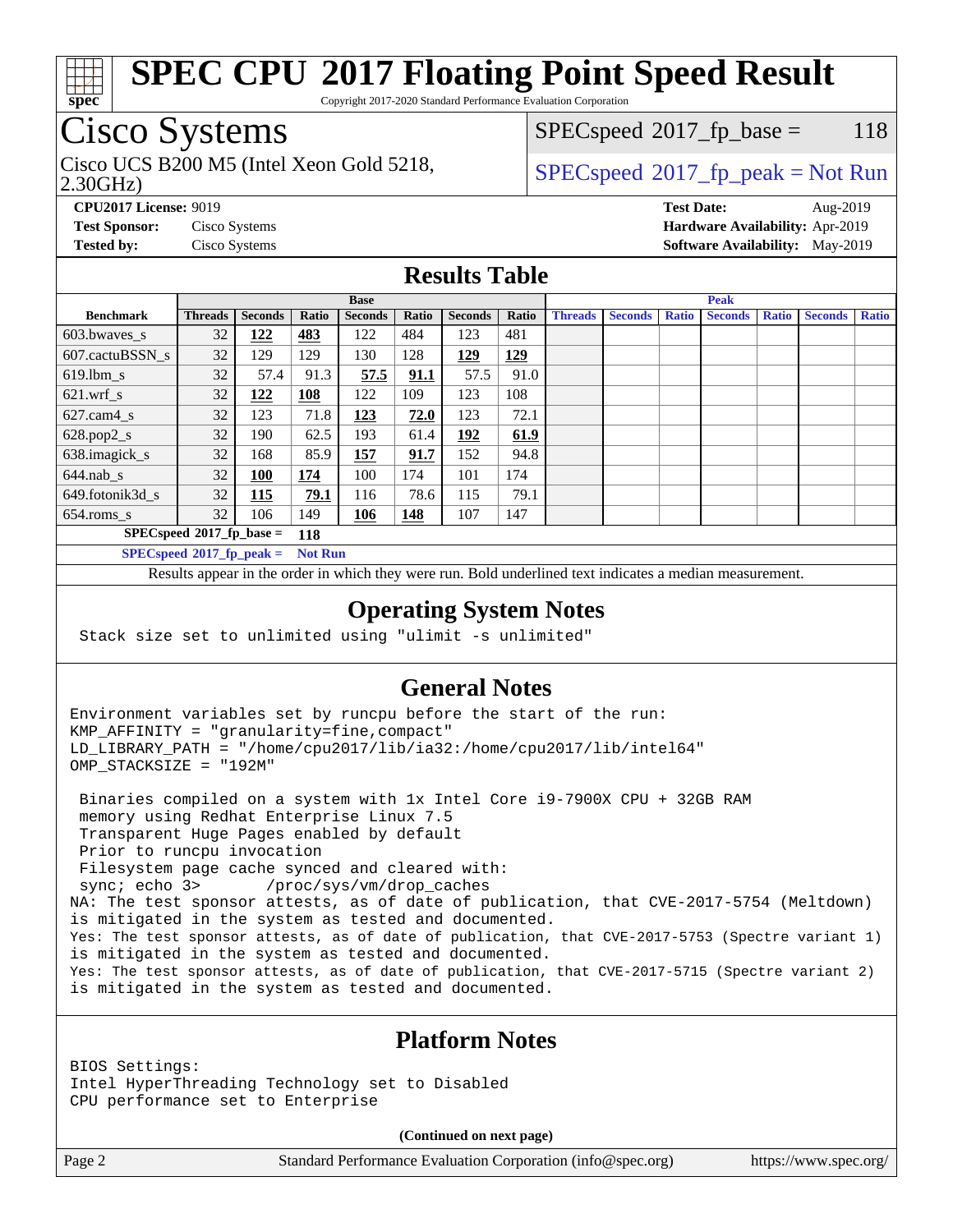

Copyright 2017-2020 Standard Performance Evaluation Corporation

# Cisco Systems

Cisco UCS B200 M5 (Intel Xeon Gold 5218,<br>2.30GHz)

 $SPECspeed^{\circ}2017\_fp\_base = 118$  $SPECspeed^{\circ}2017\_fp\_base = 118$ 

 $SPEC speed^{\circ}2017\_fp\_peak = Not Run$ 

**[CPU2017 License:](http://www.spec.org/auto/cpu2017/Docs/result-fields.html#CPU2017License)** 9019 **[Test Date:](http://www.spec.org/auto/cpu2017/Docs/result-fields.html#TestDate)** Aug-2019 **[Test Sponsor:](http://www.spec.org/auto/cpu2017/Docs/result-fields.html#TestSponsor)** Cisco Systems **[Hardware Availability:](http://www.spec.org/auto/cpu2017/Docs/result-fields.html#HardwareAvailability)** Apr-2019 **[Tested by:](http://www.spec.org/auto/cpu2017/Docs/result-fields.html#Testedby)** Cisco Systems **[Software Availability:](http://www.spec.org/auto/cpu2017/Docs/result-fields.html#SoftwareAvailability)** May-2019

#### **[Platform Notes \(Continued\)](http://www.spec.org/auto/cpu2017/Docs/result-fields.html#PlatformNotes)**

Page 3 Standard Performance Evaluation Corporation [\(info@spec.org\)](mailto:info@spec.org) <https://www.spec.org/> Power Performance Tuning set to OS Controls SNC set to Disabled IMC Interleaving set to Auto Patrol Scrub set to Disabled Sysinfo program /home/cpu2017/bin/sysinfo Rev: r5797 of 2017-06-14 96c45e4568ad54c135fd618bcc091c0f running on linux-k1c6 Mon Aug 19 00:14:22 2019 SUT (System Under Test) info as seen by some common utilities. For more information on this section, see <https://www.spec.org/cpu2017/Docs/config.html#sysinfo> From /proc/cpuinfo model name : Intel(R) Xeon(R) Gold 5218 CPU @ 2.30GHz 2 "physical id"s (chips) 32 "processors" cores, siblings (Caution: counting these is hw and system dependent. The following excerpts from /proc/cpuinfo might not be reliable. Use with caution.) cpu cores : 16 siblings : 16 physical 0: cores 0 1 2 3 4 5 6 7 8 9 10 11 12 13 14 15 physical 1: cores 0 1 2 3 4 5 6 7 8 9 10 11 12 13 14 15 From lscpu: Architecture: x86\_64 CPU op-mode(s): 32-bit, 64-bit Byte Order: Little Endian  $CPU(s):$  32 On-line CPU(s) list: 0-31 Thread(s) per core: 1 Core(s) per socket: 16 Socket(s): 2 NUMA node(s): 2 Vendor ID: GenuineIntel CPU family: 6 Model: 85 Model name: Intel(R) Xeon(R) Gold 5218 CPU @ 2.30GHz Stepping: 6 CPU MHz: 2300.000 CPU max MHz: 3900.0000 CPU min MHz: 1000.0000 BogoMIPS: 4600.00 Virtualization: VT-x L1d cache: 32K<br>
L1i cache: 32K  $L1i$  cache: L2 cache: 1024K L3 cache: 22528K **(Continued on next page)**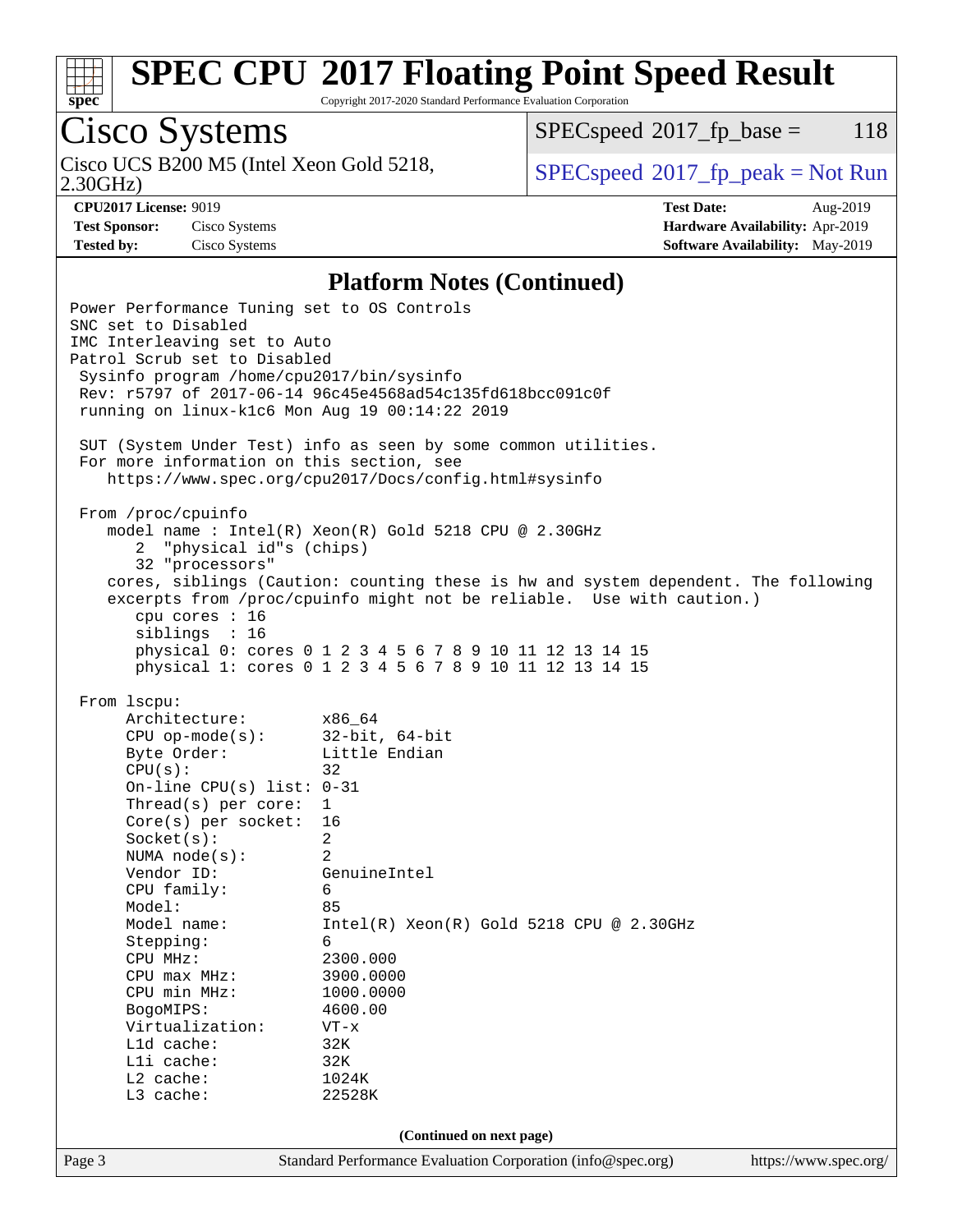

 $SPECspeed^{\circ}2017\_fp\_base = 118$  $SPECspeed^{\circ}2017\_fp\_base = 118$ 

2.30GHz) Cisco UCS B200 M5 (Intel Xeon Gold 5218,  $SPECspeed^{\circ}2017\_fp\_peak = Not Run$  $SPECspeed^{\circ}2017\_fp\_peak = Not Run$ 

#### **[CPU2017 License:](http://www.spec.org/auto/cpu2017/Docs/result-fields.html#CPU2017License)** 9019 **[Test Date:](http://www.spec.org/auto/cpu2017/Docs/result-fields.html#TestDate)** Aug-2019

**[Test Sponsor:](http://www.spec.org/auto/cpu2017/Docs/result-fields.html#TestSponsor)** Cisco Systems **[Hardware Availability:](http://www.spec.org/auto/cpu2017/Docs/result-fields.html#HardwareAvailability)** Apr-2019 **[Tested by:](http://www.spec.org/auto/cpu2017/Docs/result-fields.html#Testedby)** Cisco Systems **[Software Availability:](http://www.spec.org/auto/cpu2017/Docs/result-fields.html#SoftwareAvailability)** May-2019

#### **[Platform Notes \(Continued\)](http://www.spec.org/auto/cpu2017/Docs/result-fields.html#PlatformNotes)**

 NUMA node0 CPU(s): 0-15 NUMA node1 CPU(s): 16-31 Flags: fpu vme de pse tsc msr pae mce cx8 apic sep mtrr pge mca cmov pat pse36 clflush dts acpi mmx fxsr sse sse2 ss ht tm pbe syscall nx pdpe1gb rdtscp lm constant\_tsc art arch\_perfmon pebs bts rep\_good nopl xtopology nonstop\_tsc cpuid aperfmperf tsc\_known\_freq pni pclmulqdq dtes64 monitor ds\_cpl vmx smx est tm2 ssse3 sdbg fma cx16 xtpr pdcm pcid dca sse4\_1 sse4\_2 x2apic movbe popcnt tsc\_deadline\_timer aes xsave avx f16c rdrand lahf\_lm abm 3dnowprefetch cpuid\_fault epb cat\_l3 cdp\_l3 invpcid\_single intel\_ppin mba tpr\_shadow vnmi flexpriority ept vpid fsgsbase tsc\_adjust bmi1 hle avx2 smep bmi2 erms invpcid rtm cqm mpx rdt\_a avx512f avx512dq rdseed adx smap clflushopt clwb intel\_pt avx512cd avx512bw avx512vl xsaveopt xsavec xgetbv1 xsaves cqm\_llc cqm\_occup\_llc cqm\_mbm\_total cqm\_mbm\_local ibpb ibrs stibp dtherm ida arat pln pts hwp hwp\_act\_window hwp\_epp hwp\_pkg\_req pku ospke avx512\_vnni arch\_capabilities ssbd /proc/cpuinfo cache data cache size : 22528 KB From numactl --hardware WARNING: a numactl 'node' might or might not correspond to a physical chip. available: 2 nodes (0-1) node 0 cpus: 0 1 2 3 4 5 6 7 8 9 10 11 12 13 14 15 node 0 size: 385458 MB node 0 free: 379921 MB node 1 cpus: 16 17 18 19 20 21 22 23 24 25 26 27 28 29 30 31 node 1 size: 387016 MB node 1 free: 386479 MB node distances: node 0 1 0: 10 21 1: 21 10 From /proc/meminfo MemTotal: 791014156 kB HugePages\_Total: 0 Hugepagesize: 2048 kB From /etc/\*release\* /etc/\*version\* os-release: NAME="SLES" VERSION="15" VERSION\_ID="15" PRETTY\_NAME="SUSE Linux Enterprise Server 15" ID="sles" ID\_LIKE="suse" ANSI\_COLOR="0;32" CPE\_NAME="cpe:/o:suse:sles:15" **(Continued on next page)**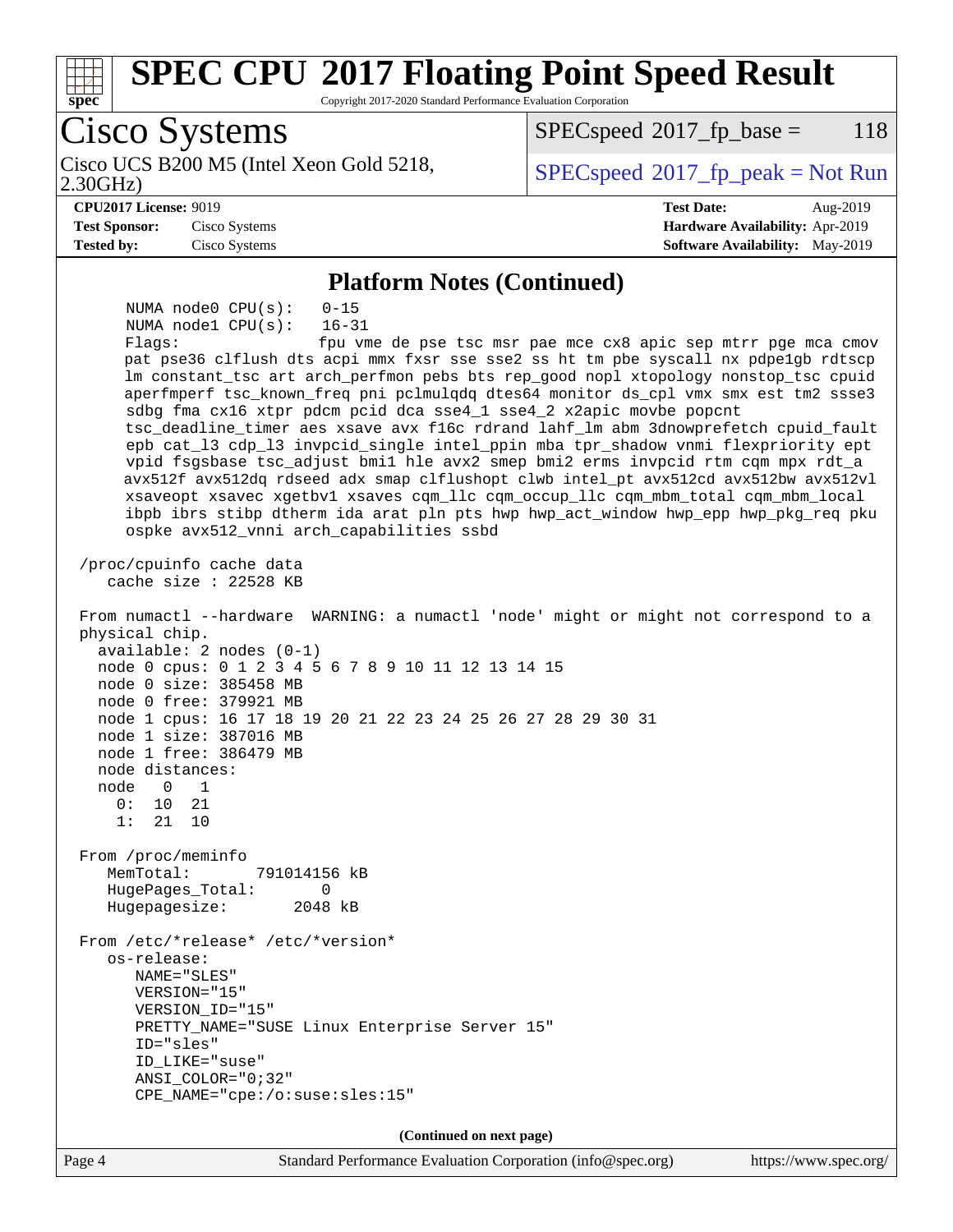

Copyright 2017-2020 Standard Performance Evaluation Corporation

## Cisco Systems

2.30GHz) Cisco UCS B200 M5 (Intel Xeon Gold 5218,  $SPECspeed^{\circ}2017\_fp\_peak = Not Run$  $SPECspeed^{\circ}2017\_fp\_peak = Not Run$ 

 $SPECspeed^{\circledcirc}2017_fp\_base = 118$  $SPECspeed^{\circledcirc}2017_fp\_base = 118$ 

**[CPU2017 License:](http://www.spec.org/auto/cpu2017/Docs/result-fields.html#CPU2017License)** 9019 **[Test Date:](http://www.spec.org/auto/cpu2017/Docs/result-fields.html#TestDate)** Aug-2019 **[Test Sponsor:](http://www.spec.org/auto/cpu2017/Docs/result-fields.html#TestSponsor)** Cisco Systems **[Hardware Availability:](http://www.spec.org/auto/cpu2017/Docs/result-fields.html#HardwareAvailability)** Apr-2019 **[Tested by:](http://www.spec.org/auto/cpu2017/Docs/result-fields.html#Testedby)** Cisco Systems **[Software Availability:](http://www.spec.org/auto/cpu2017/Docs/result-fields.html#SoftwareAvailability)** May-2019

#### **[Platform Notes \(Continued\)](http://www.spec.org/auto/cpu2017/Docs/result-fields.html#PlatformNotes)**

uname -a:

 Linux linux-k1c6 4.12.14-23-default #1 SMP Tue May 29 21:04:44 UTC 2018 (cd0437b) x86\_64 x86\_64 x86\_64 GNU/Linux

run-level 3 Aug 18 23:00

 SPEC is set to: /home/cpu2017 Filesystem Type Size Used Avail Use% Mounted on /dev/sdc2 btrfs 557G 17G 540G 3% /home

 Additional information from dmidecode follows. WARNING: Use caution when you interpret this section. The 'dmidecode' program reads system data which is "intended to allow hardware to be accurately determined", but the intent may not be met, as there are frequent changes to hardware, firmware, and the "DMTF SMBIOS" standard.

 BIOS Cisco Systems, Inc. B200M5.4.0.4b.0.0407191258 04/07/2019 Memory:

24x 0xCE00 M393A4K40CB2-CVF 32 GB 2 rank 2933, configured at 2666

(End of data from sysinfo program)

#### **[Compiler Version Notes](http://www.spec.org/auto/cpu2017/Docs/result-fields.html#CompilerVersionNotes)**

| Page 5 | Standard Performance Evaluation Corporation (info@spec.org)                                                       | https://www.spec.org/ |
|--------|-------------------------------------------------------------------------------------------------------------------|-----------------------|
|        | (Continued on next page)                                                                                          |                       |
|        |                                                                                                                   |                       |
|        | 64, Version 19.0.1.144 Build 20181018<br>Copyright (C) 1985-2018 Intel Corporation. All rights reserved.          |                       |
|        | Intel(R) Fortran Intel(R) 64 Compiler for applications running on $Intel(R)$                                      |                       |
|        | Version 19.0.1.144 Build 20181018<br>Copyright (C) 1985-2018 Intel Corporation. All rights reserved.              |                       |
|        | Intel(R) C Intel(R) 64 Compiler for applications running on Intel(R) 64,                                          |                       |
|        | Copyright (C) 1985-2018 Intel Corporation. All rights reserved.                                                   |                       |
|        | Intel(R) $C++$ Intel(R) 64 Compiler for applications running on Intel(R) 64,<br>Version 19.0.1.144 Build 20181018 |                       |
|        | $C_{++}$ , C, Fortran   607. cactuBSSN $s(base)$                                                                  |                       |
|        |                                                                                                                   |                       |
|        |                                                                                                                   |                       |
|        | Version 19.0.1.144 Build 20181018<br>Copyright (C) 1985-2018 Intel Corporation. All rights reserved.              |                       |
|        | Intel(R) C Intel(R) 64 Compiler for applications running on Intel(R) 64,                                          |                       |
| C      | 619.1bm_s(base) 638.imagick_s(base) 644.nab_s(base)                                                               |                       |
|        |                                                                                                                   |                       |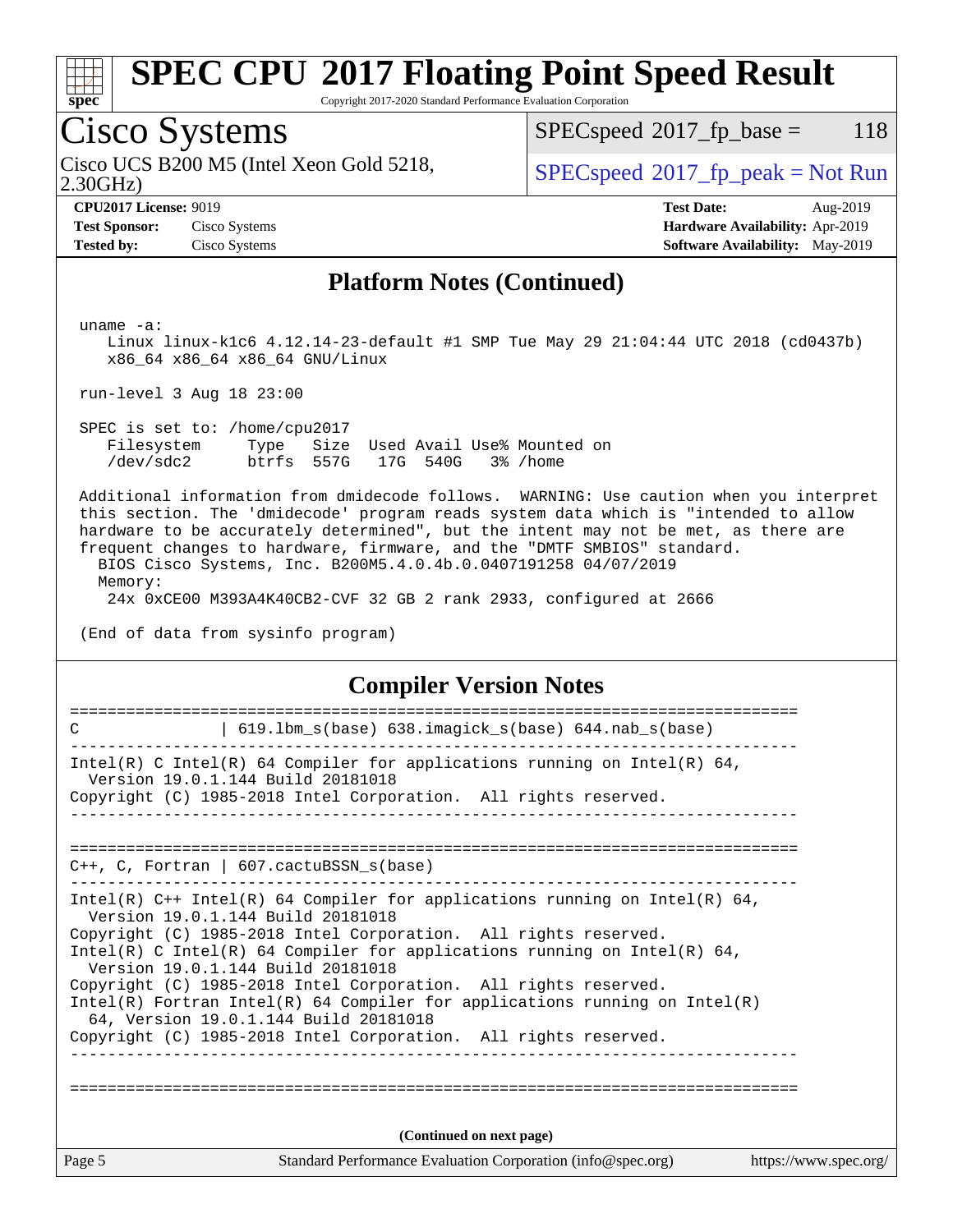

Copyright 2017-2020 Standard Performance Evaluation Corporation

## Cisco Systems

2.30GHz) Cisco UCS B200 M5 (Intel Xeon Gold 5218,  $\vert$  [SPECspeed](http://www.spec.org/auto/cpu2017/Docs/result-fields.html#SPECspeed2017fppeak)<sup>®</sup>[2017\\_fp\\_peak = N](http://www.spec.org/auto/cpu2017/Docs/result-fields.html#SPECspeed2017fppeak)ot Run

 $SPEC speed^{\circ}2017\_fp\_base = 118$ 

**[Test Sponsor:](http://www.spec.org/auto/cpu2017/Docs/result-fields.html#TestSponsor)** Cisco Systems **[Hardware Availability:](http://www.spec.org/auto/cpu2017/Docs/result-fields.html#HardwareAvailability)** Apr-2019 **[Tested by:](http://www.spec.org/auto/cpu2017/Docs/result-fields.html#Testedby)** Cisco Systems **[Software Availability:](http://www.spec.org/auto/cpu2017/Docs/result-fields.html#SoftwareAvailability)** May-2019

| <b>CPU2017 License: 9019</b> |                 | <b>Test Date:</b>                      | Aug-2019 |
|------------------------------|-----------------|----------------------------------------|----------|
| <b>Test Sponsor:</b>         | Cisco Systems   | <b>Hardware Availability: Apr-2019</b> |          |
| Tested by:                   | Cisco Systems - | <b>Software Availability:</b> May-2019 |          |

#### **[Compiler Version Notes \(Continued\)](http://www.spec.org/auto/cpu2017/Docs/result-fields.html#CompilerVersionNotes)**

| 603.bwaves $s(base)$ 649.fotonik3d $s(base)$ 654.roms $s(base)$<br>Fortran                                                                                                                                                                                                                                                                                                 |
|----------------------------------------------------------------------------------------------------------------------------------------------------------------------------------------------------------------------------------------------------------------------------------------------------------------------------------------------------------------------------|
| Intel(R) Fortran Intel(R) 64 Compiler for applications running on Intel(R)<br>64, Version 19.0.1.144 Build 20181018<br>Copyright (C) 1985-2018 Intel Corporation. All rights reserved.                                                                                                                                                                                     |
| 621.wrf $s(base)$ 627.cam4 $s(base)$ 628.pop2 $s(base)$<br>Fortran, C                                                                                                                                                                                                                                                                                                      |
| Intel(R) Fortran Intel(R) 64 Compiler for applications running on Intel(R)<br>64, Version 19.0.1.144 Build 20181018<br>Copyright (C) 1985-2018 Intel Corporation. All rights reserved.<br>Intel(R) C Intel(R) 64 Compiler for applications running on Intel(R) 64,<br>Version 19.0.1.144 Build 20181018<br>Copyright (C) 1985-2018 Intel Corporation. All rights reserved. |

### **[Base Compiler Invocation](http://www.spec.org/auto/cpu2017/Docs/result-fields.html#BaseCompilerInvocation)**

[C benchmarks](http://www.spec.org/auto/cpu2017/Docs/result-fields.html#Cbenchmarks): [icc -m64 -std=c11](http://www.spec.org/cpu2017/results/res2019q3/cpu2017-20190820-17216.flags.html#user_CCbase_intel_icc_64bit_c11_33ee0cdaae7deeeab2a9725423ba97205ce30f63b9926c2519791662299b76a0318f32ddfffdc46587804de3178b4f9328c46fa7c2b0cd779d7a61945c91cd35)

[Fortran benchmarks](http://www.spec.org/auto/cpu2017/Docs/result-fields.html#Fortranbenchmarks): [ifort -m64](http://www.spec.org/cpu2017/results/res2019q3/cpu2017-20190820-17216.flags.html#user_FCbase_intel_ifort_64bit_24f2bb282fbaeffd6157abe4f878425411749daecae9a33200eee2bee2fe76f3b89351d69a8130dd5949958ce389cf37ff59a95e7a40d588e8d3a57e0c3fd751)

[Benchmarks using both Fortran and C](http://www.spec.org/auto/cpu2017/Docs/result-fields.html#BenchmarksusingbothFortranandC): [ifort -m64](http://www.spec.org/cpu2017/results/res2019q3/cpu2017-20190820-17216.flags.html#user_CC_FCbase_intel_ifort_64bit_24f2bb282fbaeffd6157abe4f878425411749daecae9a33200eee2bee2fe76f3b89351d69a8130dd5949958ce389cf37ff59a95e7a40d588e8d3a57e0c3fd751) [icc -m64 -std=c11](http://www.spec.org/cpu2017/results/res2019q3/cpu2017-20190820-17216.flags.html#user_CC_FCbase_intel_icc_64bit_c11_33ee0cdaae7deeeab2a9725423ba97205ce30f63b9926c2519791662299b76a0318f32ddfffdc46587804de3178b4f9328c46fa7c2b0cd779d7a61945c91cd35)

[Benchmarks using Fortran, C, and C++:](http://www.spec.org/auto/cpu2017/Docs/result-fields.html#BenchmarksusingFortranCandCXX) [icpc -m64](http://www.spec.org/cpu2017/results/res2019q3/cpu2017-20190820-17216.flags.html#user_CC_CXX_FCbase_intel_icpc_64bit_4ecb2543ae3f1412ef961e0650ca070fec7b7afdcd6ed48761b84423119d1bf6bdf5cad15b44d48e7256388bc77273b966e5eb805aefd121eb22e9299b2ec9d9) [icc -m64 -std=c11](http://www.spec.org/cpu2017/results/res2019q3/cpu2017-20190820-17216.flags.html#user_CC_CXX_FCbase_intel_icc_64bit_c11_33ee0cdaae7deeeab2a9725423ba97205ce30f63b9926c2519791662299b76a0318f32ddfffdc46587804de3178b4f9328c46fa7c2b0cd779d7a61945c91cd35) [ifort -m64](http://www.spec.org/cpu2017/results/res2019q3/cpu2017-20190820-17216.flags.html#user_CC_CXX_FCbase_intel_ifort_64bit_24f2bb282fbaeffd6157abe4f878425411749daecae9a33200eee2bee2fe76f3b89351d69a8130dd5949958ce389cf37ff59a95e7a40d588e8d3a57e0c3fd751)

### **[Base Portability Flags](http://www.spec.org/auto/cpu2017/Docs/result-fields.html#BasePortabilityFlags)**

 603.bwaves\_s: [-DSPEC\\_LP64](http://www.spec.org/cpu2017/results/res2019q3/cpu2017-20190820-17216.flags.html#suite_basePORTABILITY603_bwaves_s_DSPEC_LP64) 607.cactuBSSN\_s: [-DSPEC\\_LP64](http://www.spec.org/cpu2017/results/res2019q3/cpu2017-20190820-17216.flags.html#suite_basePORTABILITY607_cactuBSSN_s_DSPEC_LP64) 619.lbm\_s: [-DSPEC\\_LP64](http://www.spec.org/cpu2017/results/res2019q3/cpu2017-20190820-17216.flags.html#suite_basePORTABILITY619_lbm_s_DSPEC_LP64) 621.wrf\_s: [-DSPEC\\_LP64](http://www.spec.org/cpu2017/results/res2019q3/cpu2017-20190820-17216.flags.html#suite_basePORTABILITY621_wrf_s_DSPEC_LP64) [-DSPEC\\_CASE\\_FLAG](http://www.spec.org/cpu2017/results/res2019q3/cpu2017-20190820-17216.flags.html#b621.wrf_s_baseCPORTABILITY_DSPEC_CASE_FLAG) [-convert big\\_endian](http://www.spec.org/cpu2017/results/res2019q3/cpu2017-20190820-17216.flags.html#user_baseFPORTABILITY621_wrf_s_convert_big_endian_c3194028bc08c63ac5d04de18c48ce6d347e4e562e8892b8bdbdc0214820426deb8554edfa529a3fb25a586e65a3d812c835984020483e7e73212c4d31a38223) 627.cam4\_s: [-DSPEC\\_LP64](http://www.spec.org/cpu2017/results/res2019q3/cpu2017-20190820-17216.flags.html#suite_basePORTABILITY627_cam4_s_DSPEC_LP64) [-DSPEC\\_CASE\\_FLAG](http://www.spec.org/cpu2017/results/res2019q3/cpu2017-20190820-17216.flags.html#b627.cam4_s_baseCPORTABILITY_DSPEC_CASE_FLAG) 628.pop2\_s: [-DSPEC\\_LP64](http://www.spec.org/cpu2017/results/res2019q3/cpu2017-20190820-17216.flags.html#suite_basePORTABILITY628_pop2_s_DSPEC_LP64) [-DSPEC\\_CASE\\_FLAG](http://www.spec.org/cpu2017/results/res2019q3/cpu2017-20190820-17216.flags.html#b628.pop2_s_baseCPORTABILITY_DSPEC_CASE_FLAG) [-convert big\\_endian](http://www.spec.org/cpu2017/results/res2019q3/cpu2017-20190820-17216.flags.html#user_baseFPORTABILITY628_pop2_s_convert_big_endian_c3194028bc08c63ac5d04de18c48ce6d347e4e562e8892b8bdbdc0214820426deb8554edfa529a3fb25a586e65a3d812c835984020483e7e73212c4d31a38223) [-assume byterecl](http://www.spec.org/cpu2017/results/res2019q3/cpu2017-20190820-17216.flags.html#user_baseFPORTABILITY628_pop2_s_assume_byterecl_7e47d18b9513cf18525430bbf0f2177aa9bf368bc7a059c09b2c06a34b53bd3447c950d3f8d6c70e3faf3a05c8557d66a5798b567902e8849adc142926523472) 638.imagick\_s: [-DSPEC\\_LP64](http://www.spec.org/cpu2017/results/res2019q3/cpu2017-20190820-17216.flags.html#suite_basePORTABILITY638_imagick_s_DSPEC_LP64) 644.nab\_s: [-DSPEC\\_LP64](http://www.spec.org/cpu2017/results/res2019q3/cpu2017-20190820-17216.flags.html#suite_basePORTABILITY644_nab_s_DSPEC_LP64)

**(Continued on next page)**

Page 6 Standard Performance Evaluation Corporation [\(info@spec.org\)](mailto:info@spec.org) <https://www.spec.org/>